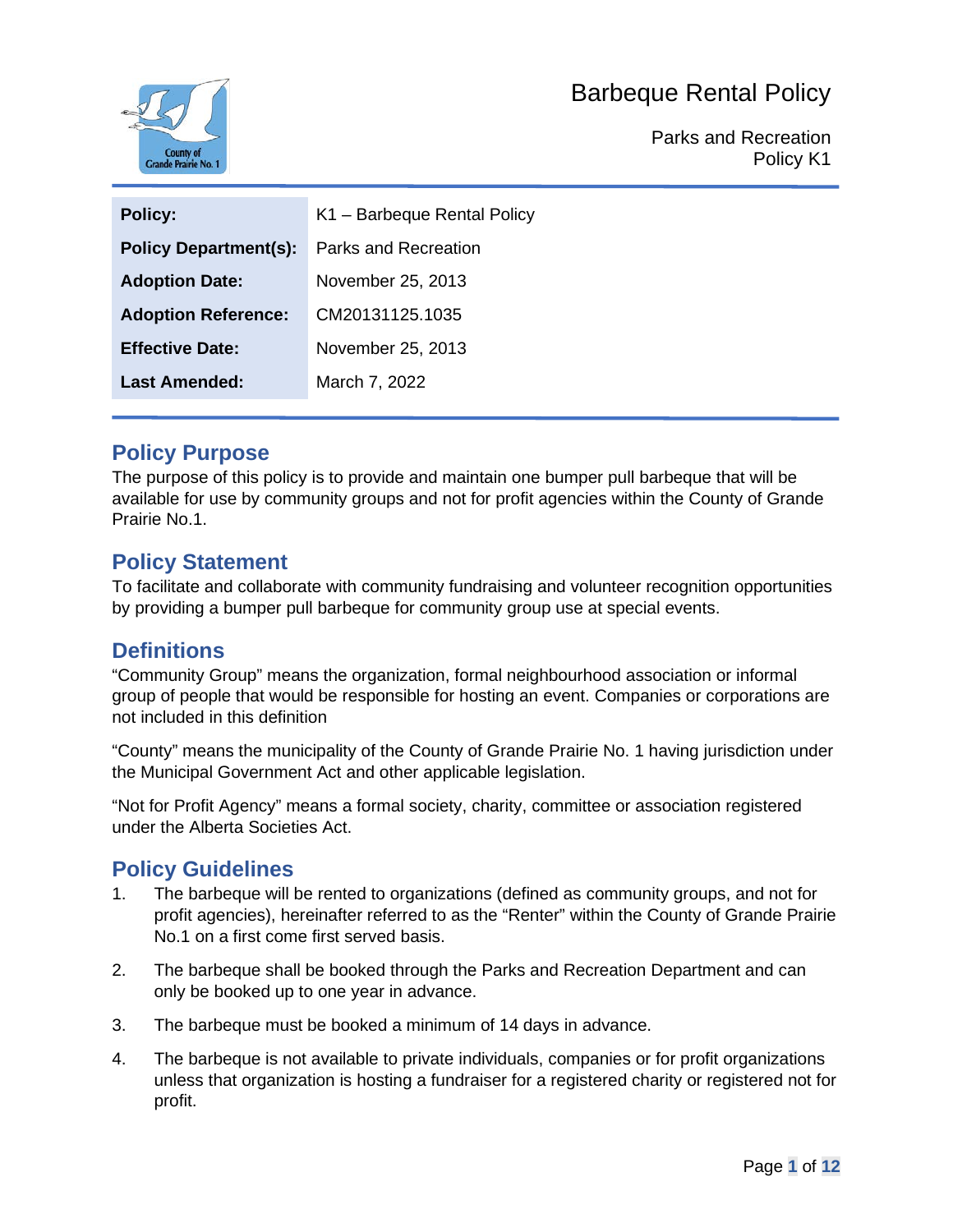

- 5. The rental season is from May 1 until October 15 each calendar year.
- 6. Renters must have an anticipated attendance of 15 people or more at their event.
- 7. There will be no rental fee associated with the use of the barbeque.
- 8. Renters must sign the rental agreement form and provide a damage deposit prior to the barbeque leaving its storage location.
- 9. The barbeque will be available for a maximum of 4 hours at the site of the event. Transit time is not included.
- 10. The barbeque will be transported to the location of the event by a County vehicle operated by a County employee.
- 11. The barbeque will be supervised by the County employee for the duration of its rental. The employee will light the barbeque but is not responsible for operating, cooking or cleaning the barbeque or attachments.
- 12. Renters must comply with direction given by the County employee pertaining to safe operation of the barbeque (please see Safe Operating Guidelines in Schedule 'C' in the Equipment Rental Agreement).
- 13. The County Comprehensive General Liability coverage extends to the barbeque, however only covers occurrences where the County is found to be negligent. The Renter will be required to provide a minimum of \$2,000,000.00 per occurrence Comprehensive General Liability insurance insuring against bodily injuries and property damage including loss of use of the property. The policy shall carry a deductible of not more than \$1,000.00.
- 14. The County employee and the Renter will inspect the barbeque prior to, and following each rental (please see Schedule "B" in the Equipment Rental Agreement for Barbeque inspection checklist). Damages sustained during the rental while the barbeque is at the event location will be noted and certified by the renter.
- 15. Damages will be assessed whether they are due to normal wear and tear or due to negligence on behalf of the Renter. A recommendation to keep the full damage deposit or a portion thereof will be made to the Manager of Parks and Recreation if damages are due to negligence. The damage deposit will be held by the County until a decision is made by the Manager. If damages exceed the amount of the damage deposit the renter will be responsible for the additional cost over and above the deposit.
- 16. Renters are not responsible for damages sustained during transport.
- 17. The County will supply propane and cooking utensils.
- 18. The County will provide cleaning materials. The Renter is responsible for cleaning the grill, drip pan, and cooking utensils before it leaves the event location. Inadequate cleaning will result in forfeiture of the damage deposit.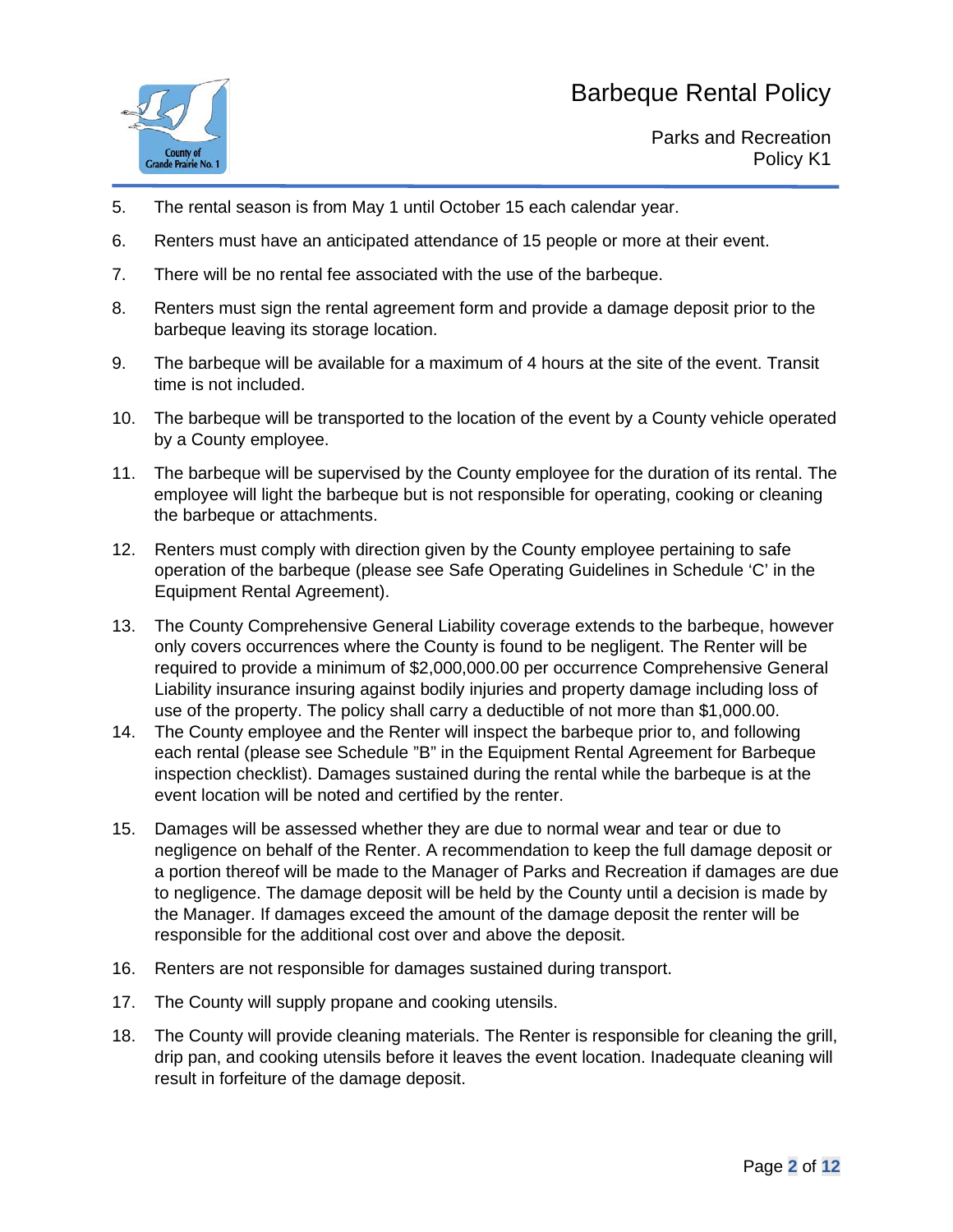

Parks and Recreation Policy K1

### **Attachments**

Schedule A – Equipment Rental Agreement – County Owned BBQ

### **References**

| <b>Legal Authorities</b>                               | N/A                     |
|--------------------------------------------------------|-------------------------|
| <b>Related Plans,</b><br><b>Bylaws, Policies, Etc.</b> | B1 - Policy Development |
| <b>Other</b>                                           | N/A                     |

## **Revision History**

| <b>Review Date</b> | <b>Description</b>                  |
|--------------------|-------------------------------------|
| March 7, 2022      | Reviewed and Amended CM20220307.015 |
| January 20, 2020   | Reviewed and Amended CM20200120.003 |
| November 25, 2013  | Adoption Date CM20131125.1035       |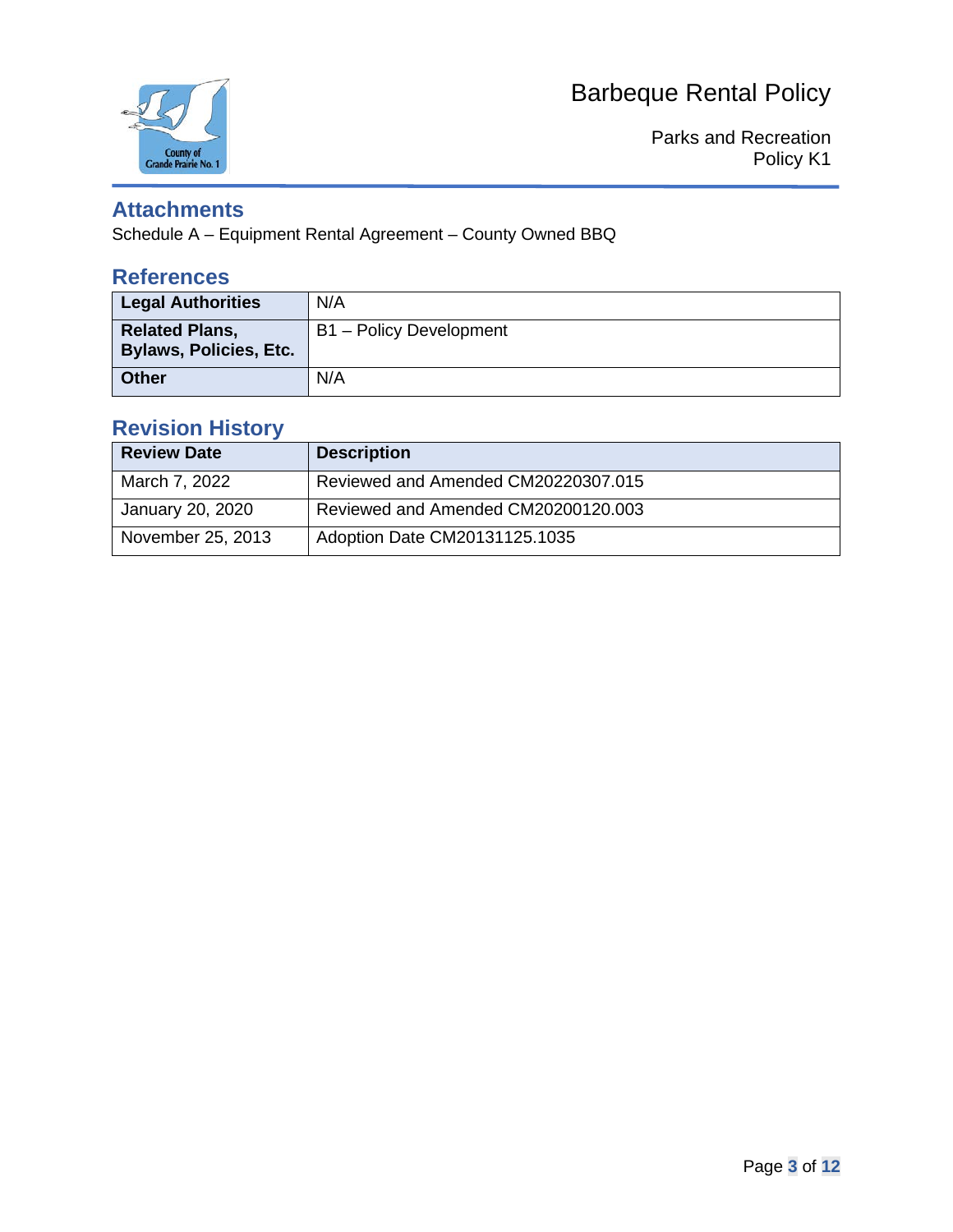

Parks and Recreation Policy K1

**Schedule A – Equipment Rental Agreement – County Owned BBQ**

### **EQUIPMENT RENTAL AGREEMENT – COUNTY OWNED BBQ**

**BETWEEN:**

#### **[COUNTY OF GRANDE PRAIRIE NO.1]** (the "**Owner**")

**AND:**

|    | (the "Renter")                   |         |                                                                                                                                                                                                                                                                                                                                                                                                                                                           |  |
|----|----------------------------------|---------|-----------------------------------------------------------------------------------------------------------------------------------------------------------------------------------------------------------------------------------------------------------------------------------------------------------------------------------------------------------------------------------------------------------------------------------------------------------|--|
|    | $\circ$ of                       |         |                                                                                                                                                                                                                                                                                                                                                                                                                                                           |  |
|    | Fundraising for the ____         |         |                                                                                                                                                                                                                                                                                                                                                                                                                                                           |  |
|    |                                  |         | (Registered Charity or Non-Profit)                                                                                                                                                                                                                                                                                                                                                                                                                        |  |
| 1. | <b>Schedules</b>                 |         | The following Schedules form part of this Agreement:<br>a. Schedule "A" - Additional Terms<br>b. Schedule "B" - Barbeque Inspection Form<br>c. Schedule "C" - Safe Operating Procedures                                                                                                                                                                                                                                                                   |  |
| 2. | <b>Equipment</b><br>follows (the |         | The equipment rented under this Agreement is described as<br>"Equipment")                                                                                                                                                                                                                                                                                                                                                                                 |  |
|    |                                  |         | Description:                                                                                                                                                                                                                                                                                                                                                                                                                                              |  |
|    |                                  |         | (a) Bumper pull 4 burner BBQ                                                                                                                                                                                                                                                                                                                                                                                                                              |  |
| 3. | this Agreement.                  |         | Grant The Owner has agreed to rent to the Renter, and the Renter has agreed to rent from<br>the Owner, the Equipment, subject to the terms, covenants, and conditions contained in                                                                                                                                                                                                                                                                        |  |
| 4. |                                  |         | <b>Term</b> The term of the rent under this Agreement will be from _______(time) on the ___<br>day of ______________(month), 20_ (the "Start Date") to ______(time) on the ___<br>day of _______________(month), 20_(the "Term"). For clarification, the Term of this<br>Agreement shall not expire until the Equipment has been returned to and accepted by the<br>Owner. *Please note the maximum rental time is four hours, not including travel time. |  |
| 5. | <b>Payment</b>                   |         | The Renter will pay:                                                                                                                                                                                                                                                                                                                                                                                                                                      |  |
|    |                                  |         | Damage deposit in the sum of One Hundred Dollars, payable<br>upon execution of this Agreement.                                                                                                                                                                                                                                                                                                                                                            |  |
| 6. | <b>Insurance</b>                 | $\perp$ | Renter has \$2,000,000 Comprehensive General Liability and has<br>provided documentation to the County of Grande Prairie.<br><u>the contract of the contract of the contract of the contract of the contract of the contract of the contract of the contract of the contract of the contract of the contract of the contract of the contract of the contract </u>                                                                                         |  |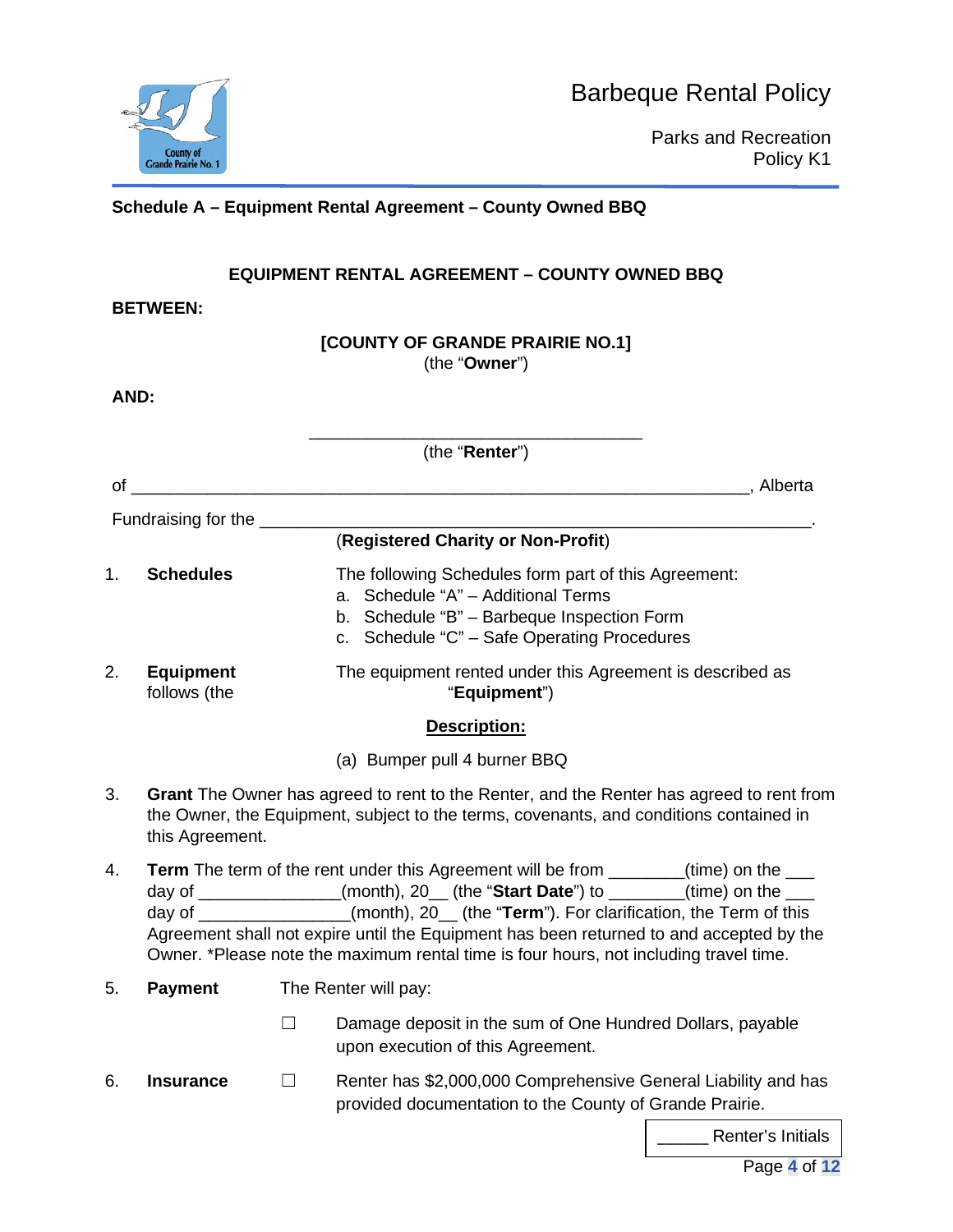

Parks and Recreation Policy K1

- ☐ Renter does not have \$2,000,000 Comprehensive General Liability.
- ☐ County of Grande Prairie has contacted Jubilee Insurance and requested that County Insurance be extended to cover this event.

\_\_\_\_\_\_\_\_\_\_\_\_\_\_\_\_\_\_\_\_\_\_\_\_\_\_\_\_\_\_\_\_\_\_\_\_\_\_\_\_\_\_\_\_\_\_\_\_\_\_\_\_\_\_\_\_\_\_ \_\_\_\_\_\_\_\_\_\_\_\_\_\_\_\_\_\_\_\_\_\_\_\_\_\_\_\_\_\_\_\_\_\_\_\_\_\_\_\_\_\_\_\_\_\_\_\_\_\_\_\_\_\_\_\_\_\_ \_\_\_\_\_\_\_\_\_\_\_\_\_\_\_\_\_\_\_\_\_\_\_\_\_\_\_\_\_\_\_\_\_\_\_\_\_\_\_\_\_\_\_\_\_\_\_\_\_\_\_\_\_\_\_\_\_\_ \_\_\_\_\_\_\_\_\_\_\_\_\_\_\_\_\_\_\_\_\_\_\_\_\_\_\_\_\_\_\_\_\_\_\_\_\_\_\_\_\_\_\_\_\_\_\_\_\_\_\_\_\_\_\_\_\_\_

- 7. **AHS Food** ☐ Renter completed a **Temporary Food Handling Permit** with Alberta Health Services and been approved. **NOTE:** The valid and approved permit must be on site and shown to the attendant. If it is not present, **you will NOT be permitted to use the Barbeque**.
- 8. **Equipment Inspection** The Renter and Owner will complete the Barbeque Inspection Form attached as Schedule "B" to this Agreement prior to taking possession of the Equipment, and again upon the return of the Equipment.
- 9. **Safe Operating Procedures** The renter agrees to read and comply with the Safe Operating Procedures attached in Schedule "C" and with all instructions related to transport, use, storage and operation of the equipment.
- 10. **Special Terms** In addition to all of the terms, covenants, and conditions contained in this Agreement, the Owner and the Renter agree to the following additional terms, covenants and conditions:
- 11. Notice Any notice to be given by the Renter to the Owner shall be in writing and delivered to the Owner's designated representative at the address shown below.

Any notice to be given by the Owner to the Renter may be verbal or in writing and delivered to the Renter or any representative of the Renter at the address or phone number shown below.

*\*Intentionally left blank. Signatures on following page.*

| Renter's Initials |  |
|-------------------|--|
|-------------------|--|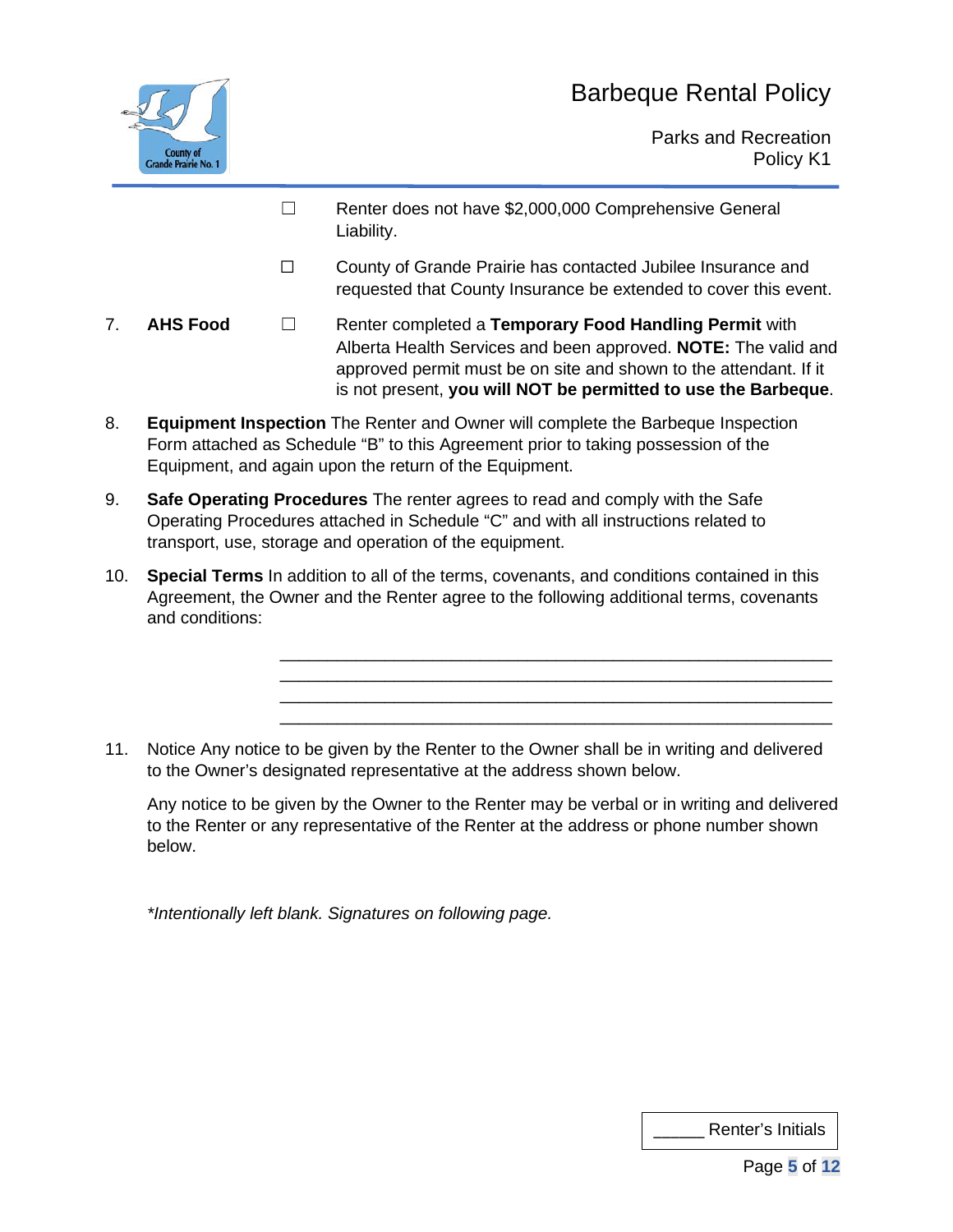



Parks and Recreation Policy K1

#### **Granted by:**

Signature

**SIGNED, SEALED** and **DELIVERED** by the Owner, in the presence of:

#### **[COUNTY OF GRANDE PRAIRIE NO.1]**

\_\_\_\_\_\_\_\_\_\_\_\_\_\_\_\_\_\_\_\_\_\_\_\_\_\_\_\_\_\_\_\_ Per: \_\_\_\_\_\_\_\_\_\_\_\_\_\_\_\_\_\_\_\_\_\_\_\_\_\_\_\_\_\_\_

Per: \_\_\_\_\_\_\_\_\_\_\_\_\_\_\_\_\_\_\_\_\_\_\_\_\_\_\_\_\_\_\_

### **Accepted by:**

| <b>SIGNED, SEALED and DELIVERED by:</b>                                                     | [RENTER NAME]                                   |
|---------------------------------------------------------------------------------------------|-------------------------------------------------|
|                                                                                             |                                                 |
| [NAME OF SIGNATORY], on his/her own behalf<br>or on behalf of corporate Renter if a validly |                                                 |
| existing corporation in the presence of                                                     |                                                 |
|                                                                                             |                                                 |
|                                                                                             | Legal Land Description: Legal Land Description: |
|                                                                                             |                                                 |
|                                                                                             |                                                 |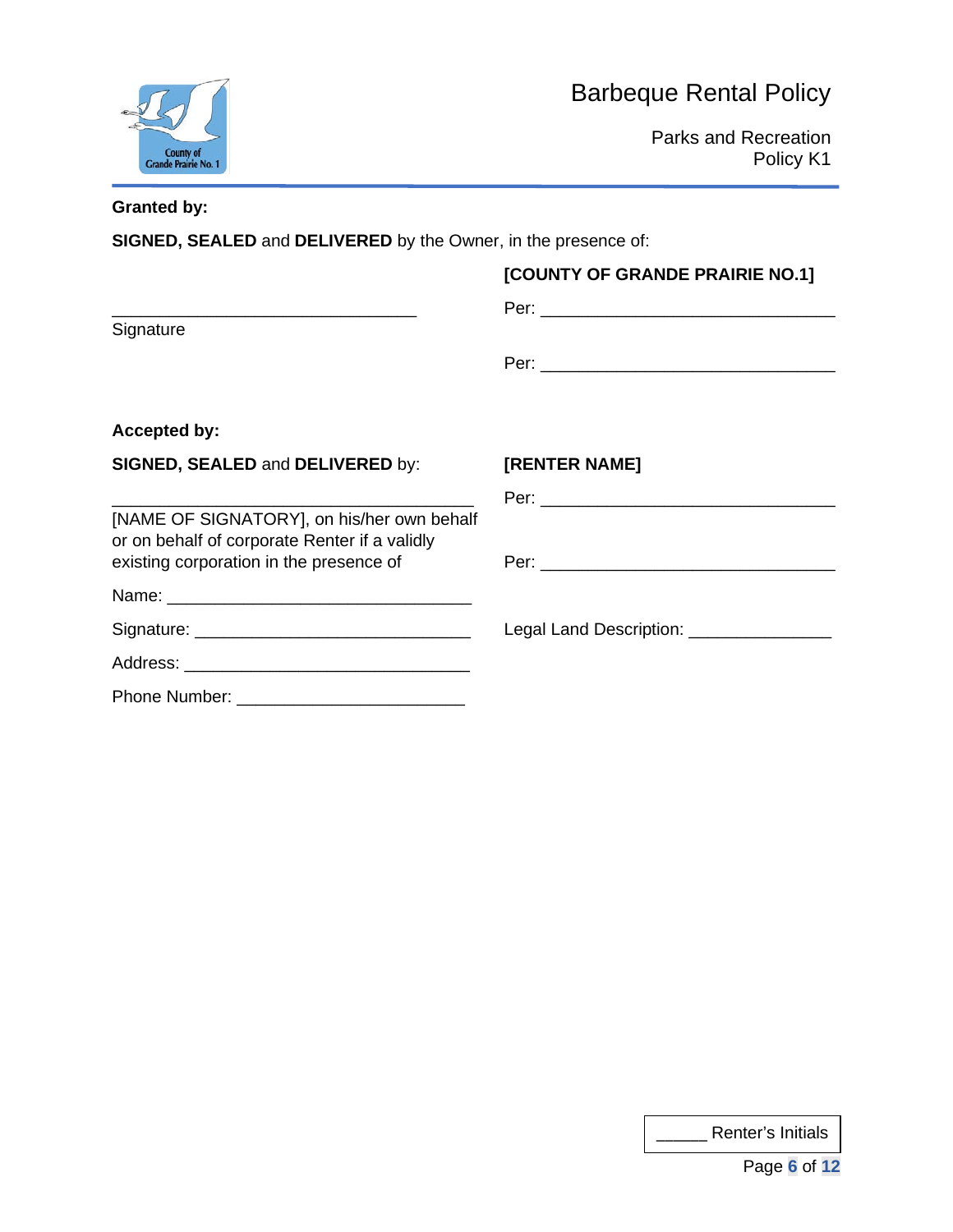

Parks and Recreation Policy K1

#### **Equipment Rental Agreement – County Owned BBQ**

Schedule "A" – Additional Terms

#### **1. Insurance, Operating Costs and Repairs**

- 1.1. Exercise reasonable care in the use and servicing of the Equipment, and shall maintain, repair, overhaul, service and keep the Equipment in a condition equivalent to its condition at the Start Date, reasonable wear and tear only excepted, and in a fully operative condition and in good working order and ready for use for the intended purpose of the Equipment including, without restriction, replacing all damaged, lost or broken portions thereof with parts of equivalent quality.
- 1.2. The Equipment shall be at the risk of the Renter from the Start Date until the Owner takes physical possession of the Equipment and, except as hereinafter described, the Renter assumes the risk of liability and shall pay for any loss or damage arising from or pertaining to the possession or operation or use of the Equipment from any cause whatsoever and, without limiting the generality of the foregoing, liability or loss arising from fire, theft, loss, or destruction, of the Equipment or any part thereof.
- 1.3. In the event that the Equipment or part thereof is damaged, the Renter shall immediately notify the Owner, providing details of the damage suffered and the operable condition of the Equipment. Upon receipt of such notice, the Owner may, in its sole discretion, require the Renter to do any one or more of the following:
	- 1.3.1. Return the Equipment to the Owner for inspection, assessment and repair;
	- 1.3.2. Attend to the repair of all or any portion of such damage, as may be directed by the Owner;

all at the Renter's sole cost and expense.

#### **2. Alterations**

2.1. Except with the prior written consent of the Owner, the Renter shall not make any modifications or alterations to the Equipment. All modifications, alterations, parts, mechanisms, additions, and repairs made by the Renter to the Equipment shall be made at the Renter's expense and risk and the cost of rectifying them shall be borne by the Renter. The modifications, alterations, parts, mechanisms and repairs, whether conducted with or without consent of the Owner, shall immediately belong to and become the property of the Owner at no expense or cost whatsoever to the Owner.

#### **3. Title to the Equipment**

3.1. Title to the Equipment shall at all times remain in the name of the Owner. The Renter shall have no right, title or interest in the Equipment other than the right to maintain possession and use of the Equipment for the Term, subject always to the Renter's compliance with all terms, covenants, and conditions contained within this Agreement.

#### **4. Renter's Covenants**

- 4.1. So long as this Agreement remains in effect, the Renter covenants:
	- 4.1.1. to cause the Equipment to be operated in a lawful manner and only by competent, qualified operators;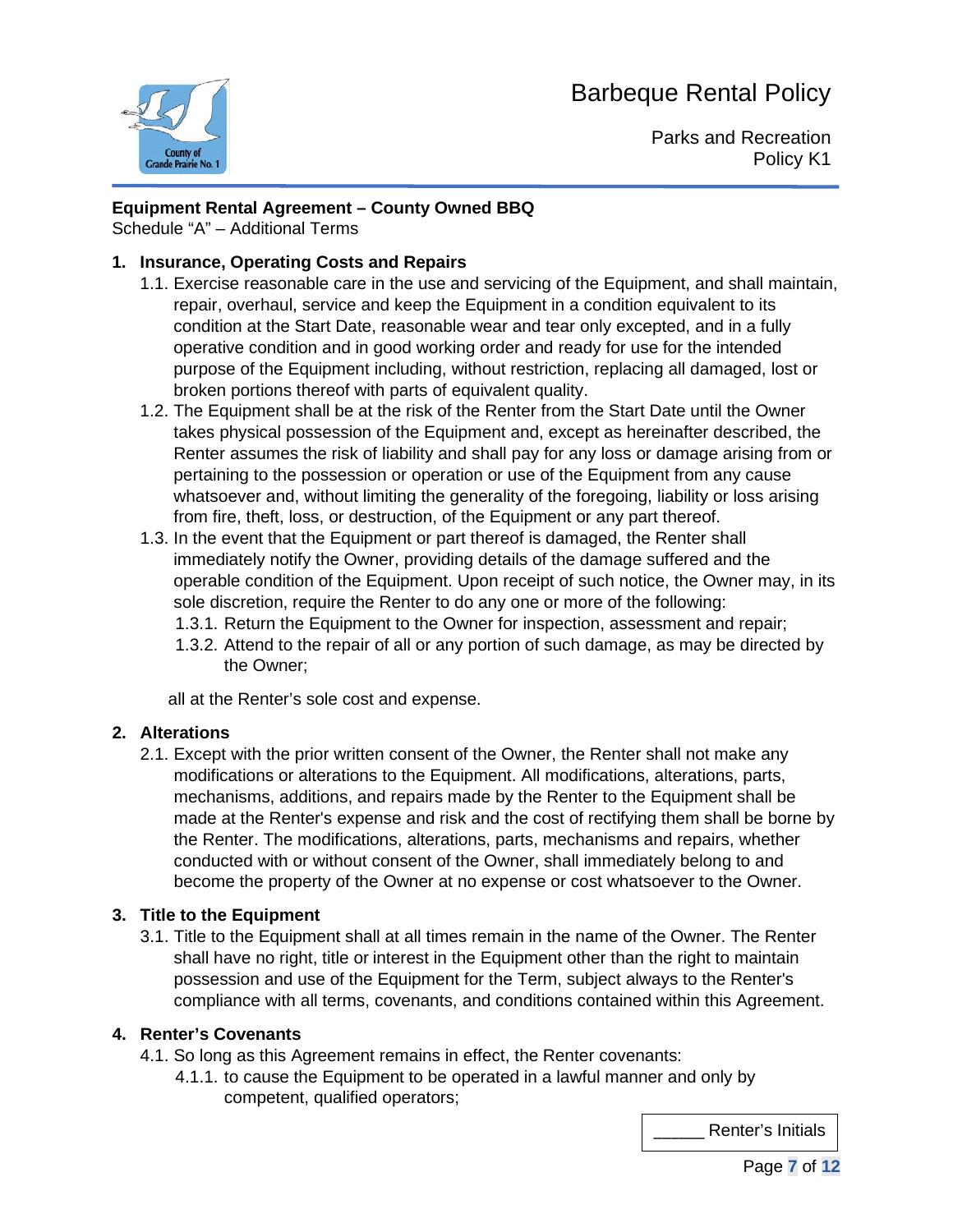

- 4.1.2. to cause the Equipment to be used only in a prudent and safe manner and only for the purpose for which they were designed;
- 4.1.3. to not share the Equipment with any other person, nor lend, rent, lease or sublet the Equipment to any other person or user, without the express written consent or approval from the Owner;
- 4.1.4. to promptly notify the Owner of any accident, damage, deficiencies or theft related to the Equipment, and/or of deficiencies in the Equipment.

#### **5. Waiver and Indemnity**

- 5.1. The Renter hereby:
	- 5.1.1. waives any and all claims, rights or causes of action of every nature and kind at law or equity or under any statute that it has or may have in the future against the Owner or its councilors, officers, employees and agents; and
	- 5.1.2. forever releases Owner or its councilors, officers, employees and agents from any and all liability;

related to injury, death, property damage, property loss or any other loss or expense that may be suffered by the Renter or, to the extent legally possible, its employees, agents, next of kin or legal representatives, resulting directly or indirectly from, or in any way attributable to the condition of the Equipment and the sufficiency of the instructions or training provided by the Owner, or in any way attributable to the transportation, operation, maintenance, repair, use, misuse, nonuse of the Equipment by the Renter, its directors, officers, contractors, employees, servants, or agents or any other person that handles or uses the Equipment prior to its return to the Owner in accordance with this Agreement.

5.2. The Renter shall be liable for, and shall indemnify and save harmless the Owner, its councilors, officers, employees and agents from any claim, damages, liability, cost, fee, penalty, action, cause of action, demand, damage to property, injury to person or death (including, without limitation to, legal fees of the Owner on a solicitor and his own client full indemnity basis), whether in contract or in tort, suffered or incurred by the Owner, its councilors, officers, servants, employees or agents or by any other person, firm, partnership, corporation or entity resulting directly or indirectly from, attributable to, by reason of, arising out of, or in any way related to the transportation, operation, maintenance, repair, use, misuse, or nonuse of the Equipment by the Renter or any other person during the Term, whether or not the Renter has permitted the person to use the Equipment, or from any breach of this Agreement or any other negligent act or omission or willful misconduct of the Renter or any of its directors, officers, servants, agents, contractors, or employees.

#### **6. General**

6.1. The headings to the articles and sections of this Agreement are solely for the convenience of the parties and are not an aid in the interpretation of the Agreement.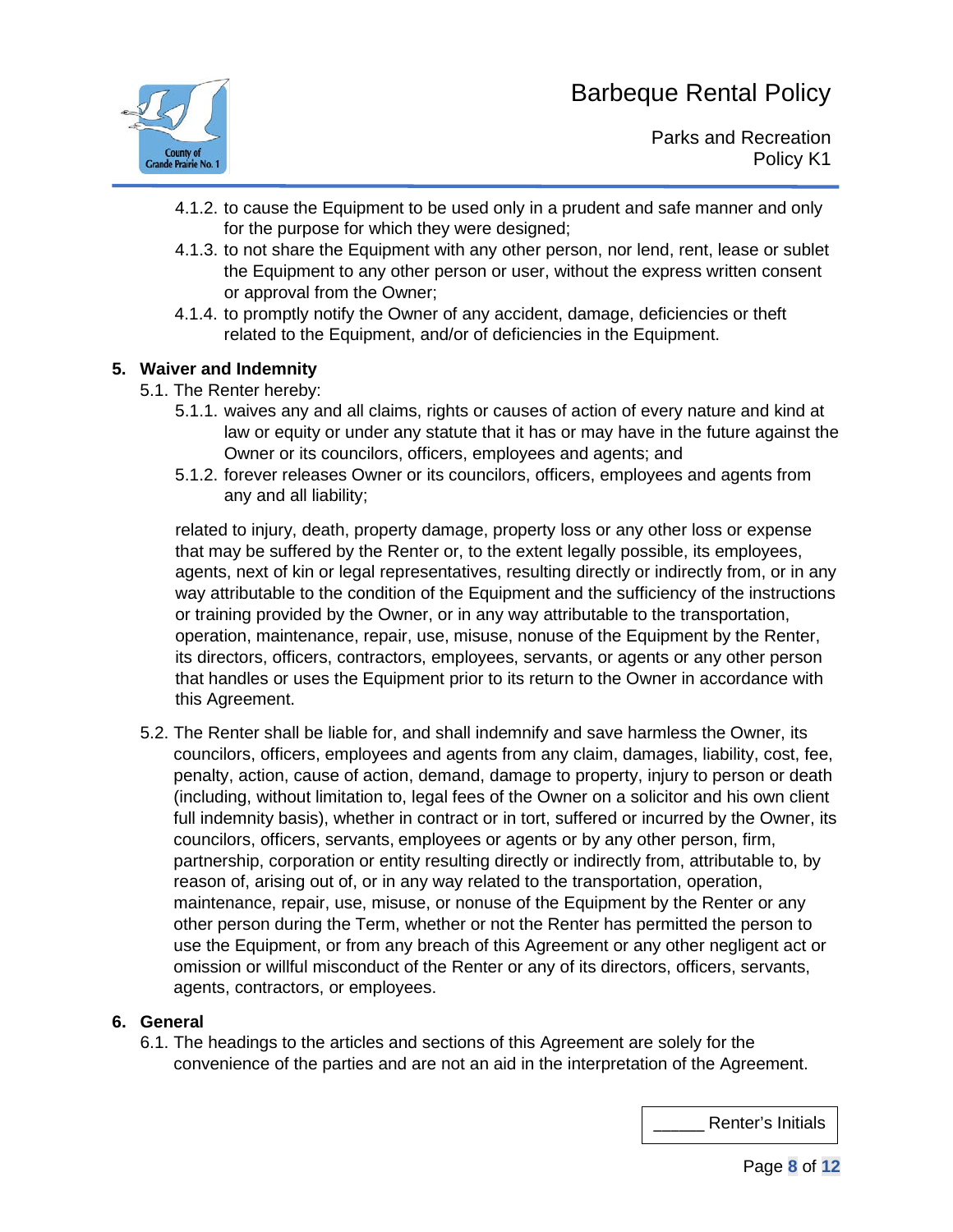

Parks and Recreation Policy K1

- 6.2. No consent or waiver, express or implied, by the Owner to or of any breach or default by the Renter in the performance by the Renter of its obligations hereunder shall be deemed or construed to be a consent or waiver to or of any other breach or default in the performance of obligations hereunder by the Renter. Failure on the part of the Owner to complain of any act or failure to act of the Renter, or to declare the Renter in default, irrespective of how long such failure continues, shall not constitute a waiver by the Owner of its rights hereunder.
- 6.3. If any term, covenant or condition of this Agreement or the application thereof to any party or circumstance is invalid or unenforceable to any extent, the remainder of this Agreement or application of such term, covenant or condition to a party or circumstance other than those to which it is held invalid or unenforceable shall not be affected thereby and each remaining term, covenant or condition of this Agreement shall be valid and shall be enforceable to the fullest extent permitted by law.
- 6.4. This Agreement shall be governed by and construed according to the laws of the Province of Alberta. All legal proceedings arising from this Agreement shall be tried and directed by the court of competent jurisdiction in Alberta.
- 6.5. Time is of the essence of this Agreement and each of its provisions.
- 6.6. The terms and conditions set forth within this Agreement, together with the Schedules, shall constitute all of the terms and conditions of this Agreement, and there are not other terms, conditions, covenants, agreements, representations or warranties, either express or implied, arising between the parties hereto except as expressly set forth herein.
- 6.7. The Renter shall at all times and in all respects abide by all laws, bylaws, legislative and regulatory requirements of any governmental or other competent authority relating to the use or misuse of the Equipment.
- 6.8. The Renter's obligations contained in this Agreement shall survive the expiration or termination of this Agreement for any reason whatsoever until satisfied in full, and shall not be merged upon the execution of any other documentation by the parties.
- 6.9. This Agreement shall ensure to the benefit of and be binding upon the parties hereto, their respective executors, administrators, successors and permitted assigns.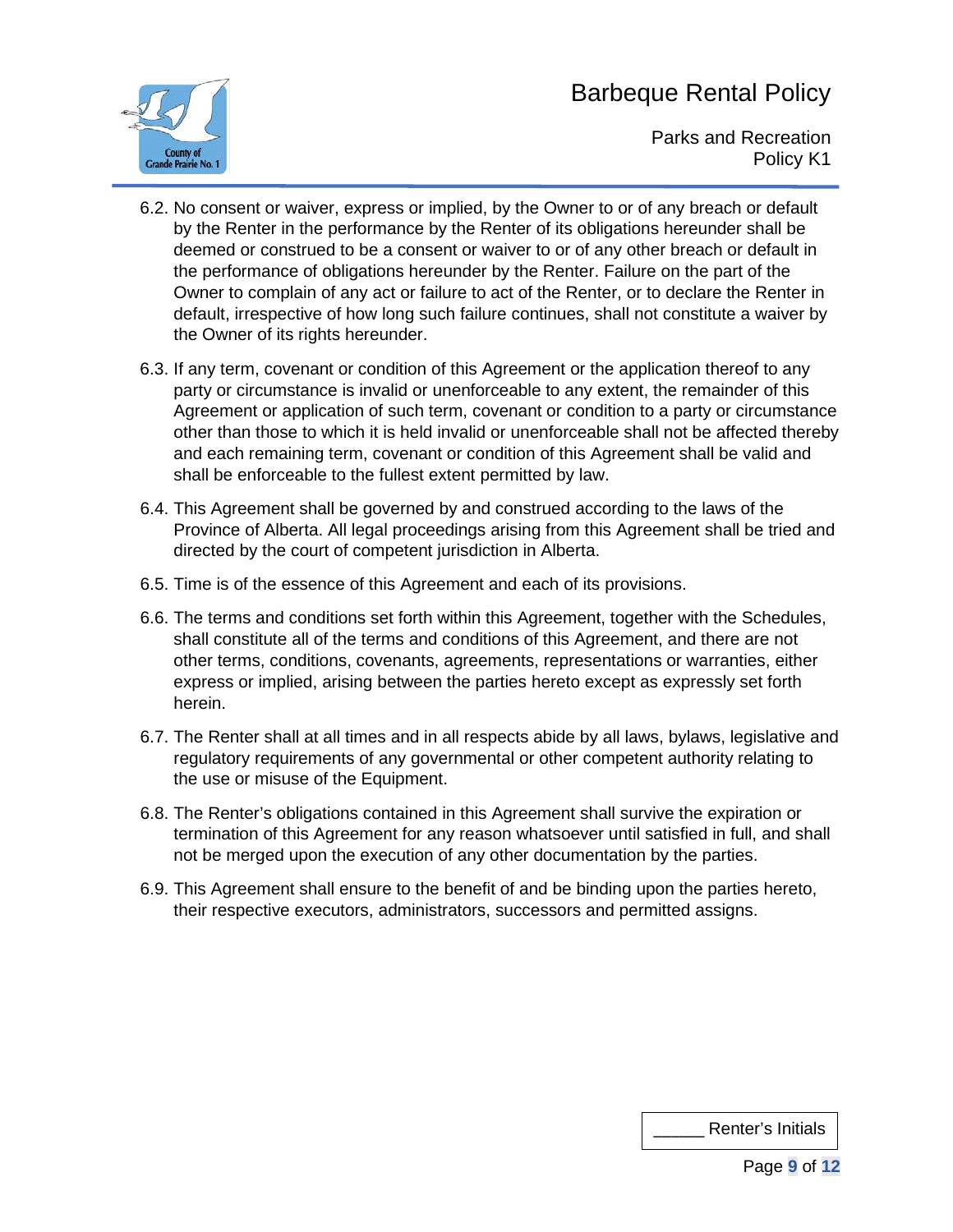

Parks and Recreation Policy K1

### **Equipment Rental Agreement – County Owned BBQ**

Schedule "B" – Barbeque Inspection Form

#### DATE RENTED \_\_\_\_\_\_\_\_\_\_\_\_\_\_\_\_\_\_\_\_\_\_\_\_\_\_\_\_

RENTER \_\_\_\_\_\_\_\_\_\_\_\_\_\_\_\_\_\_\_\_\_\_\_\_\_\_\_\_\_\_\_\_\_\_

#### **The following is present and valid at the event:**

| I FOOD SAFE PERMIT APPROVED BY AHS |  |
|------------------------------------|--|

**The following items have no dents, rust, abrasions or other signs of physical damage:**

|                                         | <b>PRE</b> | POST |
|-----------------------------------------|------------|------|
| <b>PROPANE CYLINDER</b>                 |            |      |
| I PROPANE CYLINDER VALVE                |            |      |
| REGULATOR HOSE, JOINTS, AND CONNECTIONS |            |      |

The following items are in satisfactory condition:

|                                        | <b>PRE</b> | <b>POST</b> |
|----------------------------------------|------------|-------------|
| <b>PROPANE LEVEL</b>                   |            |             |
| BURNER ASSEMBLY, PORTS AND VALVES      |            |             |
| EXTERIOR AND INTERIOR CLEANLINESS      |            |             |
| <b>TIRE CONDITION</b>                  |            |             |
| <b>TRAILER LIGHTS</b>                  |            |             |
| ALL NON-CONSUMABLE INVENTORY IS INTACT |            |             |

If the Barbeque is damaged during a rental, please complete a **County Incident Investigation Report.**

| Employee:    |  |  |
|--------------|--|--|
| (PRINT NAME) |  |  |

Employee: \_\_\_\_\_\_\_\_\_\_\_\_\_\_\_\_\_\_\_\_\_\_\_\_\_\_ Signed: \_\_\_\_\_\_\_\_\_\_\_\_\_\_\_\_\_\_\_\_\_\_\_\_\_\_

| Renter:      |  |
|--------------|--|
| (PRINT NAME) |  |

 $Signed:$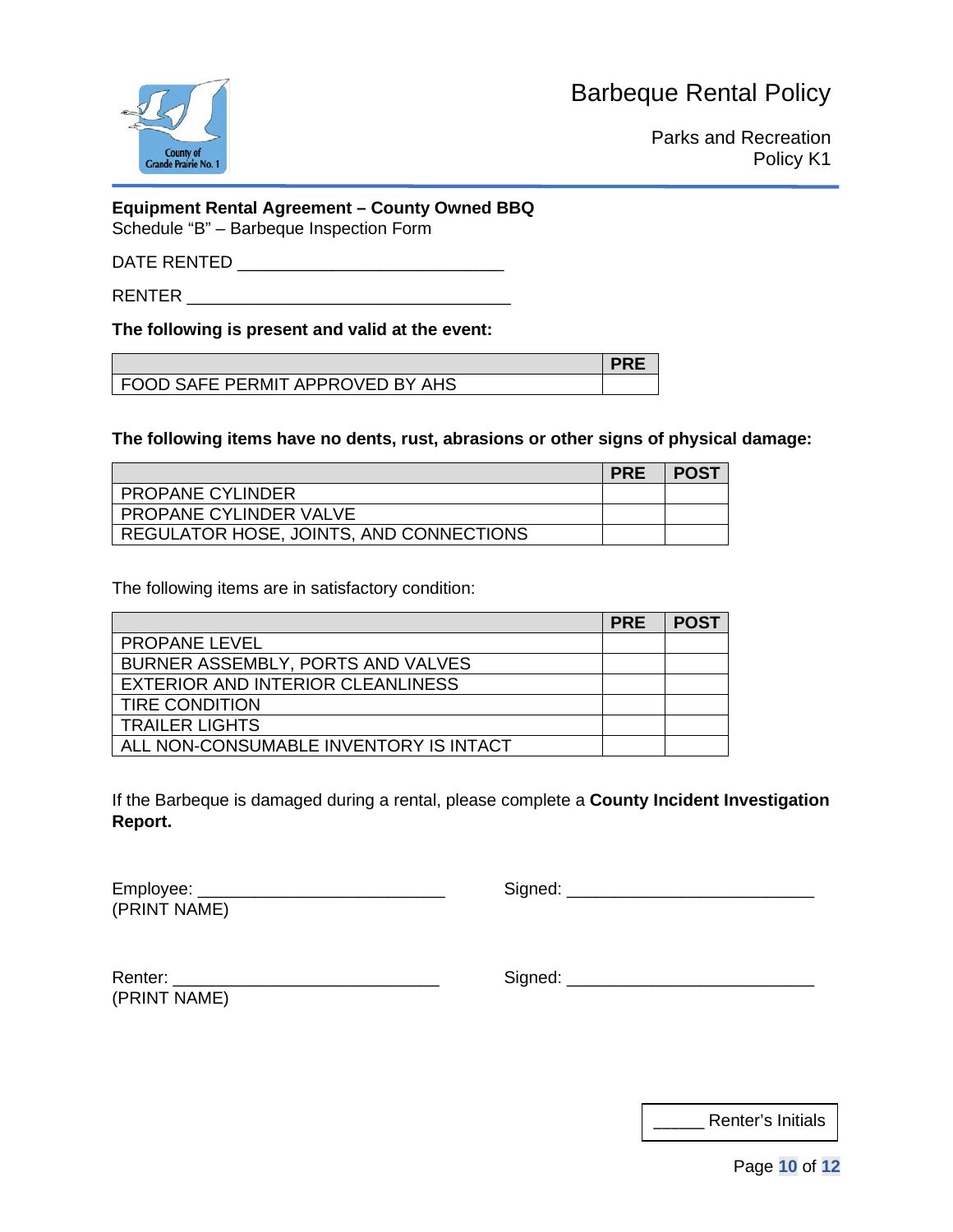

Parks and Recreation Policy K1

#### **Equipment Rental Agreement – County Owned BBQ**

Schedule "C" – Safe Operating Procedures

#### **Location**

- 1. This grill must be operated outdoors in a well-ventilated area. Never operate the grill indoors or in a gazebo or porch.
- 2. Do not operate in a moderate to high wind. The cooking performance will be adversely affected by wind.
- 3. Do not operate the grill under overhead combustible material.
- **4. Maintain minimum clearance from combustibles. Minimum clearance is 1.0 meters on all sides.**

#### **Lighting**

- 1. Ensure all burner controls are in the 'Off' position.
- 2. Open gas at the gas supply valve.
- **3. Open the grill lid when lighting.**
- 4. Push and turn any main burner knob to the 'high' position and push igniter. Hold the knob down until the burner lights.
- 5. If the pilot does not light, turn the knob back to the 'Off' position. Repeat step 4 several times.
- 6. If the burner won't light, return to 'off' position and wait 5 minutes for gas to dissipate. Proceed to lighting the unit with a match.
- 7. Clip the match into supplied lighting rod. Hold the lit match down between the grill next to the burner. Turn the corresponding burner valve to high.
- 8. Close the lid during pre-heat.
- 9. Do not operate the rear burner and main burner at the same time.
- 10. When finished cooking/cleaning, turn the burner controls to 'off' and close the gas supply valve.

#### **Cooking**

- 1. Pre-heat the grill at least 10 minutes prior to putting food on the grill. Clean the grill with a wire brush during the pre-heat.
- 2. Wear protective leather gloves, safety glasses and an apron if cooking greasy or fatty foods. Always wear close-toed footwear.
- 3. Keep face clear of burner or smoke.
- 4. Do not wear loose hanging clothing in the proximity of a lit burner.